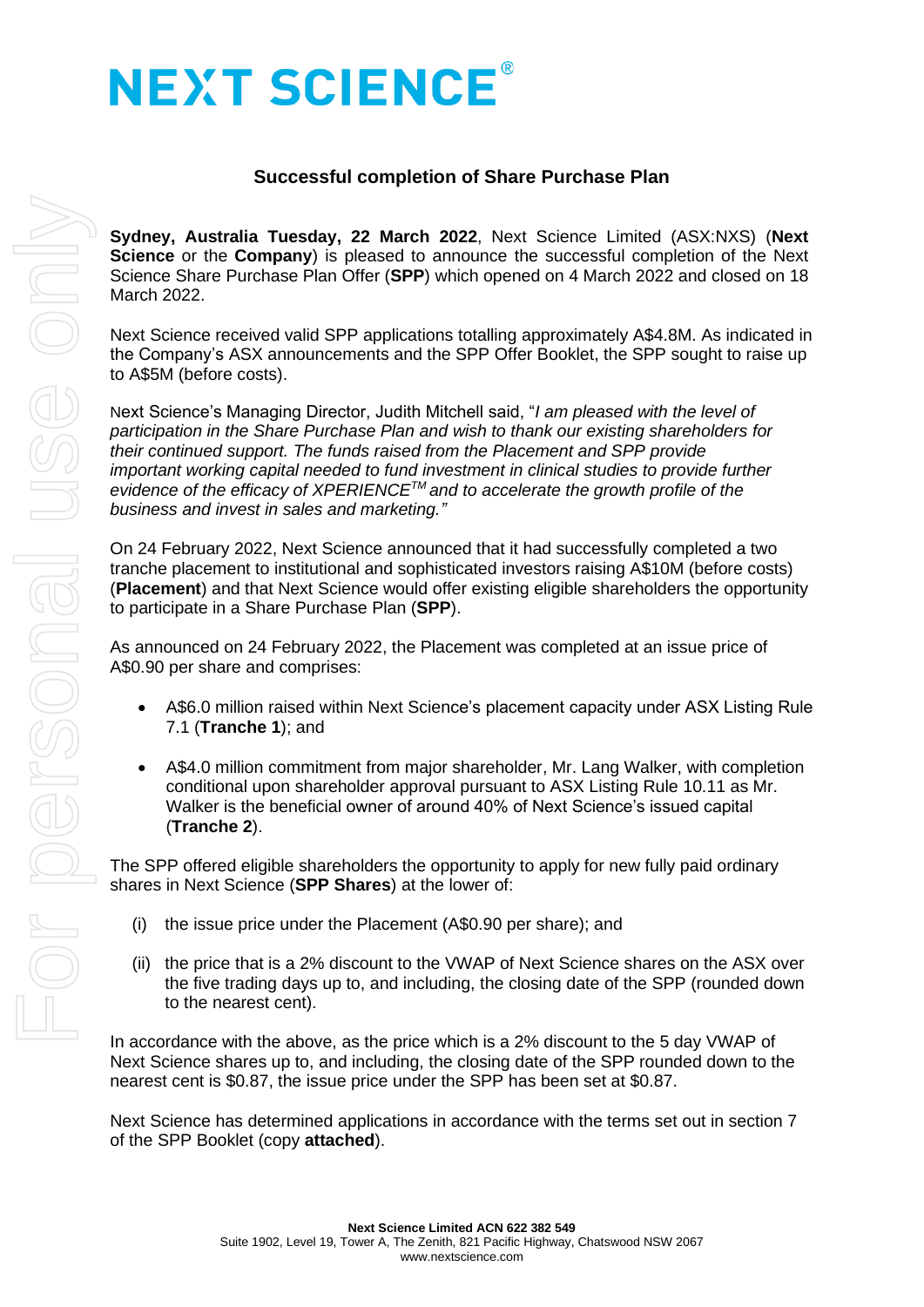New Shares under the SPP Offer will be issued on, and will commence normal trading on, Tuesday, 29 March 2022. The New Shares will rank equally with existing Next Science fully paid ordinary shares on issue. Despatch of holding statements relating to the New Shares will take place on Thursday, 31 March 2022.

Further information:

**Judith Mitchell**

Managing Director, Next Science Limited Phone: +61 2 9375 7989 Email: [investorqueries@nextscience.com](mailto:investorqueries@nextscience.com)

**Michael Brown** Pegasus Advisory Phone: +61 400 248 080 Email: [mbrown@pegasusadvisory.com.au](mailto:mbrown@pegasusadvisory.com.au)

Approved and authorised for release by Next Science's Board of Directors.

# **About Next Science**

Next Science is a medical technology company headquartered in Sydney, Australia, with a research and development centre in Florida, USA. Established in 2012, the Company's primary focus is on the development and continued commercialisation of its proprietary Xbio technology to reduce the impact of biofilm based infections in human health. Xbio is a unique, non-toxic technology with proven efficacy in eradicating both biofilm based and free-floating bacteria. Next Science owns 100% of the patent protected intellectual property relating to its Xbio technology**.** For further information visit: [www.nextscience.com.](http://www.nextscience.com/)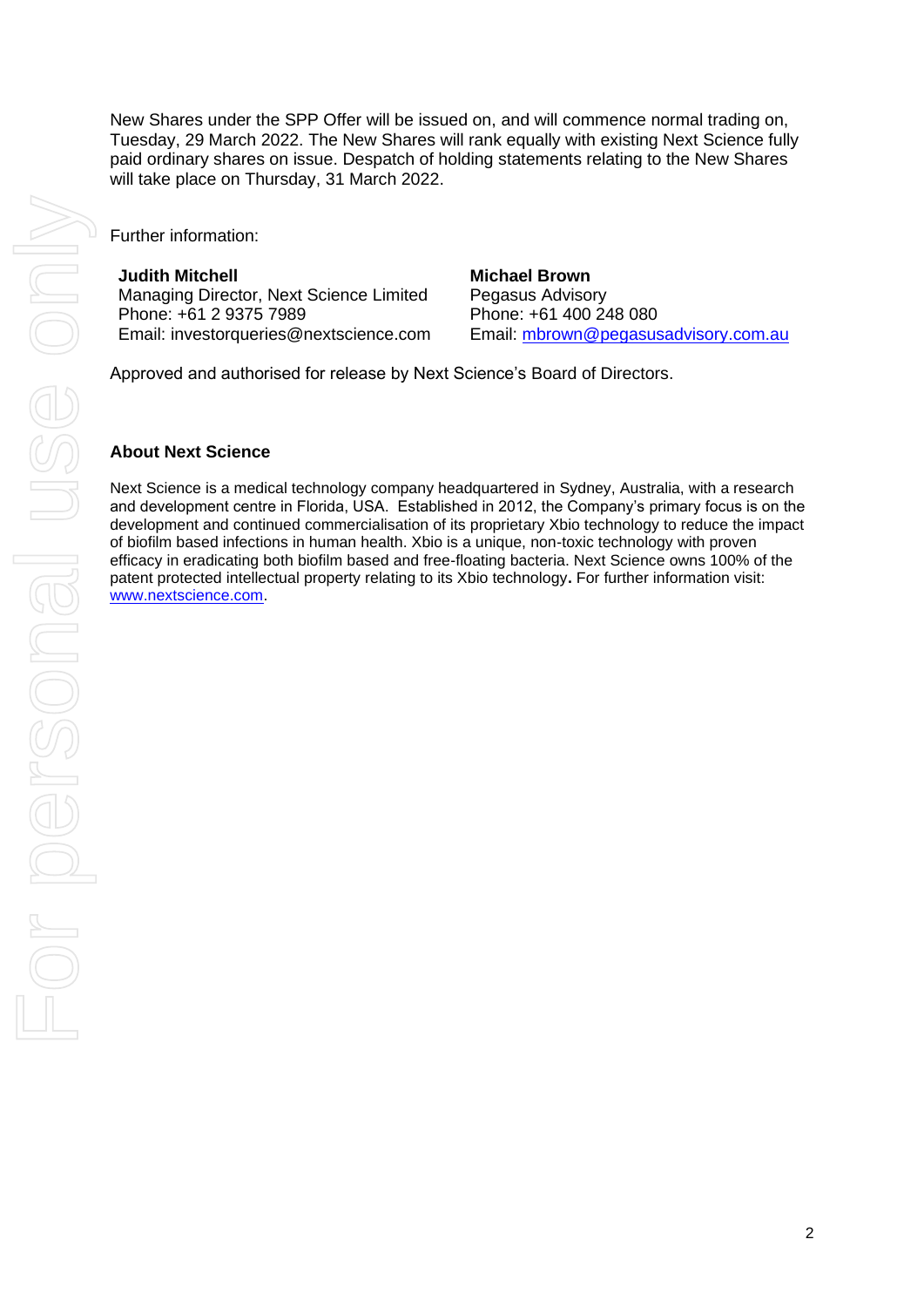

# **Next Science Limited (ACN 622 382 549) Share Purchase Plan Booklet**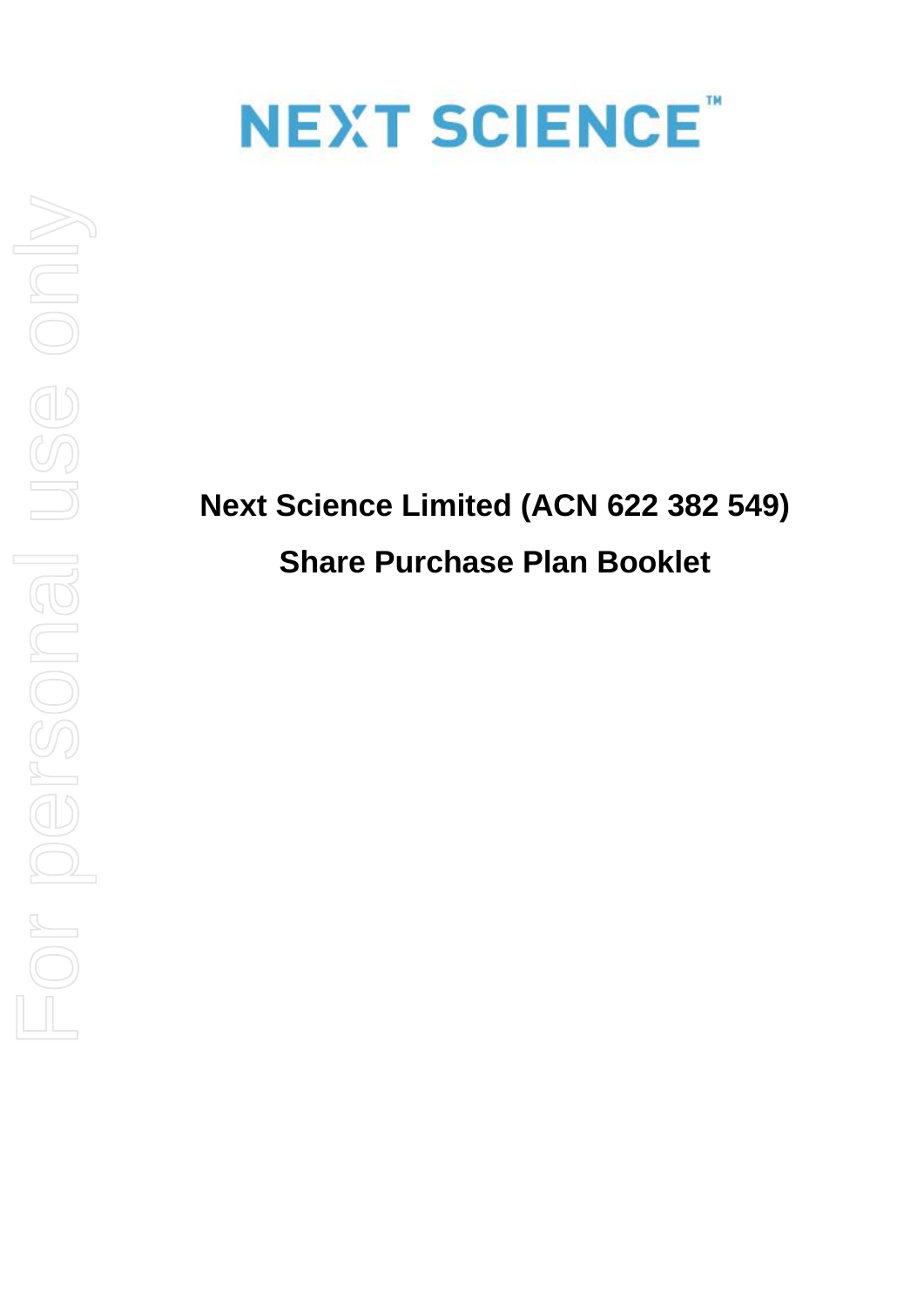## **Important Notice and Disclaimer**

This Booklet offers Eligible Shareholders the opportunity to purchase up to \$30,000 of fully paid, ordinary shares in Next Science Limited (ACN 622 382 549) (**Next Science**) under a share purchase plan (**SPP**).

This Booklet does not provide financial advice and has been prepared without taking into account the individual investment objectives, financial situation or needs of any investor. You should read this Booklet in its entirety and seek independent financial and taxation advice before making a decision to participate in the SPP.

The offer of New Shares under the SPP is made in accordance with ASIC Corporations (Share and Interest Purchase Plans) Instrument 2019/547 (**ASIC Instrument**). The ASIC Instrument grants relief from the requirement for Next Science to provide a prospectus in relation to the SPP. The ASIC instrument limits the maximum amount that a shareholder is able to subscribe for to \$30,000 in a 12 month period.

This Booklet is not a product disclosure statement or a prospectus under the Corporations Act.

The SPP was announced to the ASX on 24 February 2022 in conjunction with a placement of fully paid ordinary shares to institutional and sophisticated investors. Next Science will use its best endeavours to ensure that SPP participants have a reasonable opportunity to participate equitably in the overall capital raising. Accordingly, any scale-back arrangements for SPP participants will be applied on a pro rata basis based on the number of New Shares above the \$2,000 minimum application amount that the Eligible Shareholder has applied for. Use of the act and the applicable securities activities and the applicable securities laws of any investigate or the applicable in the applicable securities lays of any state or other and the applicable securities and the

The laws of some countries prohibit or make impracticable participation in the SPP by certain overseas Shareholders. Next Science has determined that it is not practical to permit Shareholders who are not resident in Australia or New Zealand to participate in the SPP. Accordingly, Shareholders who are **not** resident in Australia or New Zealand will **not** be able to participate in the SPP. The SPP does not constitute an offer of New Shares for sale in any other jurisdictions.

#### **New Zealand**

The New Shares are not being offered or sold to the public within New Zealand other than to existing Shareholders with registered addresses in New Zealand to whom the offer of New Shares is being made in reliance on the Financial Markets Conduct (Incidental Offers) Exemption Notice 2021.

This Booklet has not been registered, filed with or approved by any New Zealand regulatory authority under the Financial Markets Conducts Act 2013. This Booklet is not a product disclosure statement under New Zealand law and is not required to, and may not, contain all the information that a product disclosure statement under New Zealand law is required to contain.

#### **United States**

This Booklet may not be released or distributed in the United States. The New Shares have not been, and will not be, registered under the US Securities Act of 1933 (**US Securities Act**) or the securities laws of any state or other jurisdiction of the United States. The New Shares may not be offered, sold or otherwise transferred in the United States except in a transaction exempt from, or not subject to, the registration requirements of the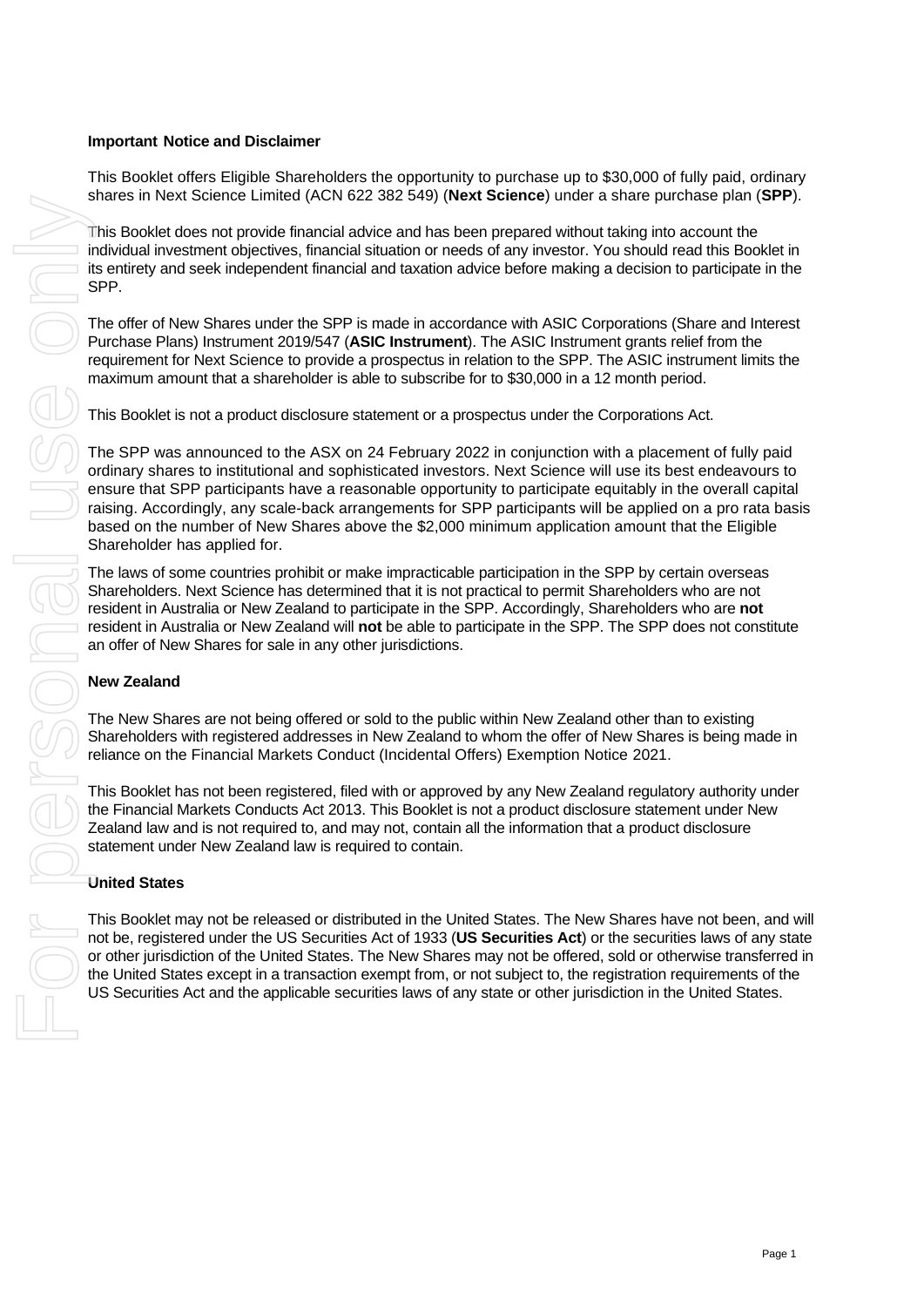# **CHAIRMAN'S LETTER**

4 March 2022

## Dear Next Science Shareholder

On behalf of the Board of Directors of Next Science, I am pleased to offer Eligible Shareholders an opportunity to participate in Next Science's share purchase plan (**SPP**), which was announced to the ASX on 24 February 2022 in conjunction with a placement of fully paid ordinary shares to institutional investors (**Placement**).

Under the SPP, Eligible Shareholders have the opportunity to subscribe for up to \$30,000 of fully paid, ordinary shares in Next Science (**New Shares**) at an issue price of the lower of \$0.90 per New Share (being the same price paid by institutional and sophisticated investors in the Placement) or the price that is a 2% discount to the volume weighted average price of Shares on the ASX over the five trading days up to, and including, the closing date of the SPP (**SPP Issue Price**), without incurring any brokerage costs or other transactions costs.

The issue price of New Shares under the Placement of \$0.90 per New Share represents a discount of 12.6% to the last closing price of Shares on the ASX on 22 February 2022 (being \$1.03 per Share) and a 15.5% discount to the volume weighted average price of Shares traded during the five ASX trading days prior to 22 February 2022.

#### **Use of proceeds**

As announced to the ASX on 24 February 2022, Next Science successfully raised \$6 million under the Placement. Next Science's largest shareholder, Mr Lang Walker, has also provided a firm commitment to subscribe for \$4 million Shares at an issue price of \$0.90 per Share. The allocation of Shares to Mr Walker is conditional on shareholder approval which will be sought at an annual general meeting expected to be held on 27 May 2022. Proceeds from the Placement and the SPP will be used to provide working capital to: accelerate the growth profile of the business and invest in sales and marketing; invest in clinical studies to provide further evidence of the efficacy of XPERIENCETM; and strengthen the balance sheet and provide working capital flexibility. A Match 2022<br>
Distributed Sciences Buretoidus<br>
On testing of the Sciences of Mexi Sciences. Lamplessed to chin Eliptics Buretoidus and optional<br>
Match application on a plassified of the Space of the Space of the Sciences b

Further details on the Placement are set out in the announcement released to the Company's ASX platform on 24 February 2022.

#### **Details of the offer under the SPP**

The SPP is not underwritten and the total amount to be raised under the SPP is subject to a cap of \$5 million. Next Science will scale-back applications in its absolute discretion should total demand under the SPP exceed \$5 million. Next Science will use its best endeavours to ensure that SPP participants have a reasonable opportunity to participate equitably in the overall capital raising. Accordingly, any scale-back arrangements for SPP participants will be applied on a pro rata basis to all participants based on the number of New Shares that the Eligible Shareholder has applied for above the \$2,000 minimum application amount. In the event of a scale-back, you may be allocated New Shares to a value which is less than the parcel which you applied for and the difference will be refunded to you without interest.

The New Shares issued under the SPP will rank equally with existing Next Science shares quoted on the ASX. Participation in the SPP is optional and is open to Eligible Shareholders, being holders of fully paid ordinary Next Science shares as at 7:00pm (AEDT) on 23 February 2022 with a registered address in Australia or New Zealand and who meet certain other conditions set out in this Booklet.

Your right to participate in the SPP is not transferrable.

#### **How to apply**

If you are an Eligible Shareholder and wish to participate in the SPP, you may apply to purchase New Shares with a minimum application amount of \$2,000 and any additional New Shares in increments of \$1,000, with a maximum application amount of \$30,000.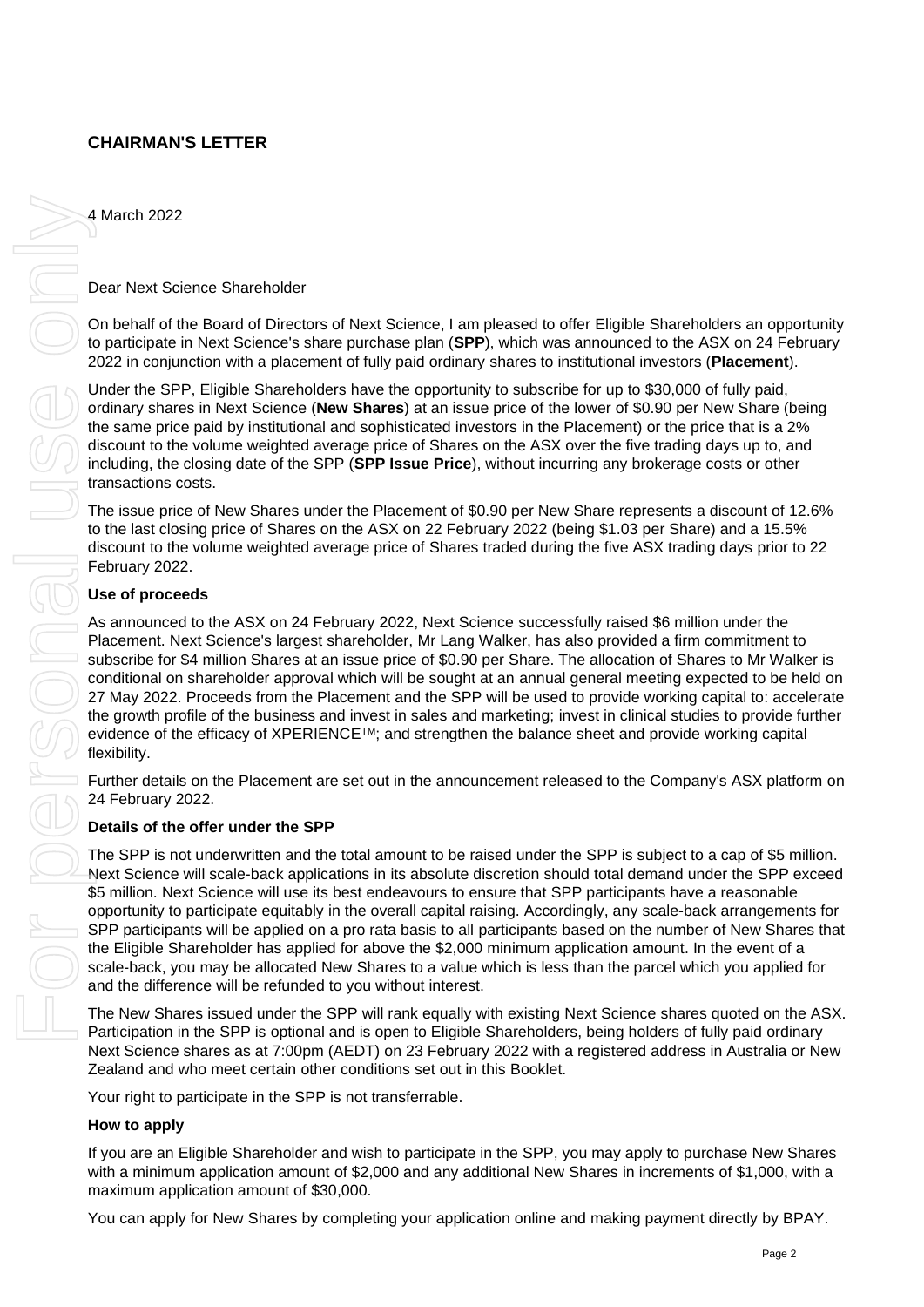Your online application and BPAY payment must be received by 5.00pm (AEDT) on 18 March 2022 (**Closing Date**).

#### **Timetable**

The offer of New Shares under the SPP will be conducted in accordance with the following timetable**\***:

| Timetable                                                          |                                 |
|--------------------------------------------------------------------|---------------------------------|
| <b>Record Date</b>                                                 | 7.00pm (AEDT), 23 February 2022 |
| Offer opens (Opening Date)                                         | 9.00am (AEDT), 4 March 2022     |
| Offer closes (Closing Date)                                        | 5.00pm (AEDT), 18 March 2022    |
| Issue of New Shares (Issue Date)                                   | 29 March 2022                   |
| Commencement of trading of New<br>Shares on the ASX (Trading Date) | 29 March 2022                   |
| Despatch of holding statements                                     | 31 March 2022                   |

\***Next Science may vary any of the above dates at its absolute discretion by lodging a revised timetable with the ASX**.

#### **Important information**

The offer of New Shares under the SPP is made in accordance with ASIC Corporations (Share and Interest Purchase Plans) Instrument 2019/547 which grants relief from the requirement to issue a disclosure document for the SPP.

The terms and conditions of the offer of New Shares under the SPP are set out in this Booklet. The Board of Next Science encourages you to read this Booklet in its entirety and seek independent professional advice before deciding whether to participate in the SPP.

For further information about the SPP or how to apply, please call the Next Science SPP hotline on 1300 365 790 between 8:30am to 5:30pm (AEDT), Monday to Friday from 4 March 2022.

On behalf of the Board of Directors, I thank you for your continued support of Next Science and invite you to participate in the SPP.

**Mark Compton AM**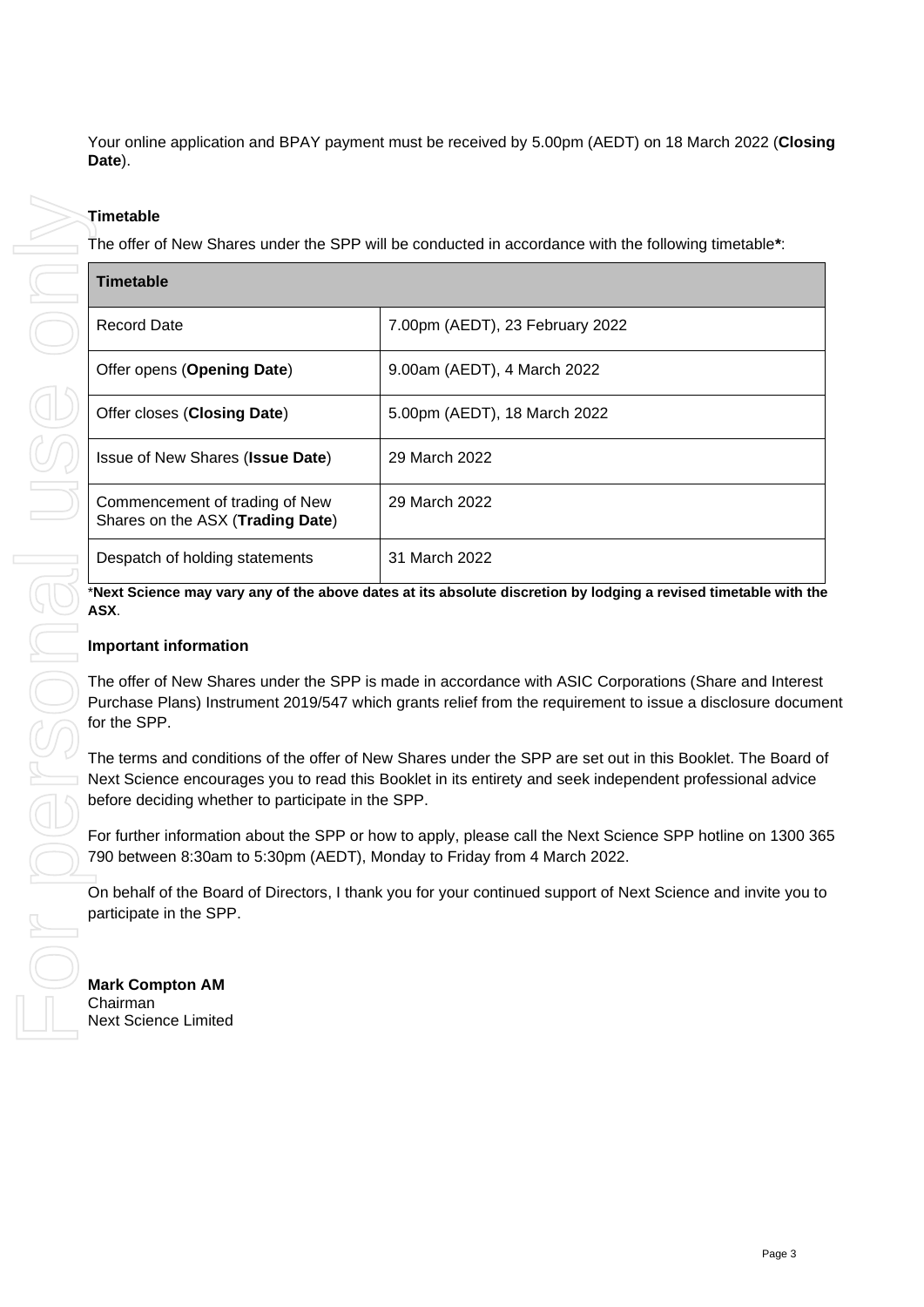#### **Important Notice:**

You should read these Terms and Conditions carefully as you will be bound by them if you participate in the SPP.

If you participate in the SPP by completing an online application and by making a payment by BPAY, you are accepting the risk that the market price of Shares may change between the date of the Offer, the date you apply for New Shares and the issue of New Shares to you. The value of the New Shares that you apply for, over time, is likely to rise and fall. Importantly, there is a risk that during the period between when you apply for New Shares and when the New Shares are issued to you, you may be able to buy Shares on the ASX at a lower price than the SPP Issue Price. After the issue of the New Shares to you, the value of these New Shares will fluctuate over time and there is no guarantee that their value will not fall below the SPP Issue Price.

#### **1. Eligible Shareholders**

- <span id="page-6-5"></span>**1.1** Subject to clause[s 1.2](#page-6-0) to [1.4,](#page-6-1) you are entitled to participate in the share purchase plan (**SPP**), if you:
	- (a) were registered on the Register of Next Science Limited (**Next Science**) as a Shareholder at 7.00pm (AEDT) on 23 February 2022 (**Record Date**);
	- (b) have a registered address on the Record Date in Australia or New Zealand; and
	- (c) if your registered address is in New Zealand, continue to hold Shares from the Record Date to the Opening Date, (**Eligible Shareholder**).
- <span id="page-6-0"></span>**1.2** Eligible Shareholders who hold Shares as a "custodian" (as defined in ASIC Corporations (Share and Interest Purchase Plans) Instrument 2019/547) (**Custodian**) may participate in the SPP on behalf of one or more persons whom the Custodian holds Shares on behalf of (**Custodian Beneficiaries**), provided the conditions set out in claus[e 4](#page-6-2) are met.
- <span id="page-6-7"></span>**1.3** Shareholders who hold Shares on behalf of persons who reside outside Australia or New Zealand including those who are "US persons" as defined in Regulation S under the US Securities Act of 1933, as amended (**US Securities Act**) (**US Persons**) or who act for the account or benefit of a US Person are not entitled to participate in the SPP.
- <span id="page-6-1"></span>**1.4** If you are a joint holder of Shares, you are taken to be a single registered holder of Shares for the purposes of determining whether you are an Eligible Shareholder and joint holders are entitled to participate in the SPP in respect of that single holding only.

#### **2. Offer**

- <span id="page-6-6"></span>**2.1** Next Science offers each Eligible Shareholder the opportunity to purchase up to \$30,000 worth of fully paid ordinary shares in Next Science (**New Shares**) under the SPP, subject to and in accordance with these Terms and Conditions.
- **2.2** Participation in the SPP is optional. The Offer is nonrenounceable which means Eligible Shareholders cannot transfer their right to purchase New Shares to another person.
- **2.3** The Offer to each Eligible Shareholder (whether as a Custodian or on its own account) is made on these same Terms and Conditions.
- **2.4** All references to \$ or dollars in this Booklet are references to Australian dollars unless otherwise indicated.

#### <span id="page-6-4"></span>**3. Joint holders**

**3.1** If you receive more than one Offer due to multiple registered holdings, you may apply for New Shares by way of different Application Forms, but you may not apply for New Shares with an aggregate value of more than \$30,000.

#### <span id="page-6-2"></span>**4. Custodians**

<span id="page-6-3"></span>**4.1** If a Custodian applies for New Shares on behalf of a Custodian Beneficiary, Next Science will not issue New Shares under the SPP unless the Custodian certifies the following in writing to Next Science:

(a) either or both of the following:

- (i) that the Custodian holds the Shares on behalf of one or more persons that are not custodians (**Participating Beneficiaries**); or
- (ii) that another custodian (Downstream Custodian) holds beneficial interests in Shares on behalf of a Participating Beneficiary, and the Custodian holds the Shares to which those beneficial interests relate on behalf of the Downstream Custodian or another custodian,

on the Record Date and that each Participating Beneficiary has subsequently instructed the following persons to apply for New Shares under the SPP on their behalf:

 $(i)$  where sub-paragraph  $4.1(a)(i)$  applies  $-$  the Custodian; and

 $(ii)$  where sub-paragraph  $4.1(a)(ii)$  applies  $-$  the Downstream Custodian,

- (b) the number of Participating Beneficiaries;
- (c) the name and address of each Participating Beneficiary, and that each Participating Beneficiary's address is located in Australia or New Zealand;
- (d) in respect of each Participating Beneficiary:
	- (i) where sub-paragraph  $4.1$  (a)(i) applies the number of Shares that the Custodian holds on their behalf; and
	- $(ii)$  where sub-paragrap[h 4.1](#page-6-3) (a) $(ii)$  applies the number of Shares to which the beneficial interests relate;
- (e) in respect of each Participating Beneficiary:
	- (i) where sub-paragrap[h 4.1](#page-6-3) (a)(i) applies the number or the dollar amount of New Shares they instructed the Custodian to apply for on their behalf; and
	- $(i)$  where sub-paragraph [4.1](#page-6-3) (a) $(ii)$  applies the number or the dollar amount of New Shares they instructed the Downstream Custodian to apply for on their behalf;
- (f) there are no Participating Beneficiaries in respect of which the total of the application price for the following exceeds \$30,000:
	- (i) the New Shares applied for by the Custodian under the SPP in accordance with the instructions referred to in sub-paragraph [4.1\(](#page-6-3)e); and
	- (ii)any other Shares issued to the Custodian in the 12 months before the application as a result of an instruction given by them to the Custodian or the Downstream Custodian to apply for Shares on their behalf under an arrangement similar to the SPP;
- (g) that a copy of this Booklet was given to each Participating Beneficiary; and
- (h) where sub-paragraph [4.1](#page-6-3) (a)(ii) applies  $-$  the name and address of each Custodian who holds beneficial interests in the Shares held by the Custodian in relation to each Participating Beneficiary,

#### (**Custodian Certificate**).

**4.2** A Custodian Certificate can be requested from Link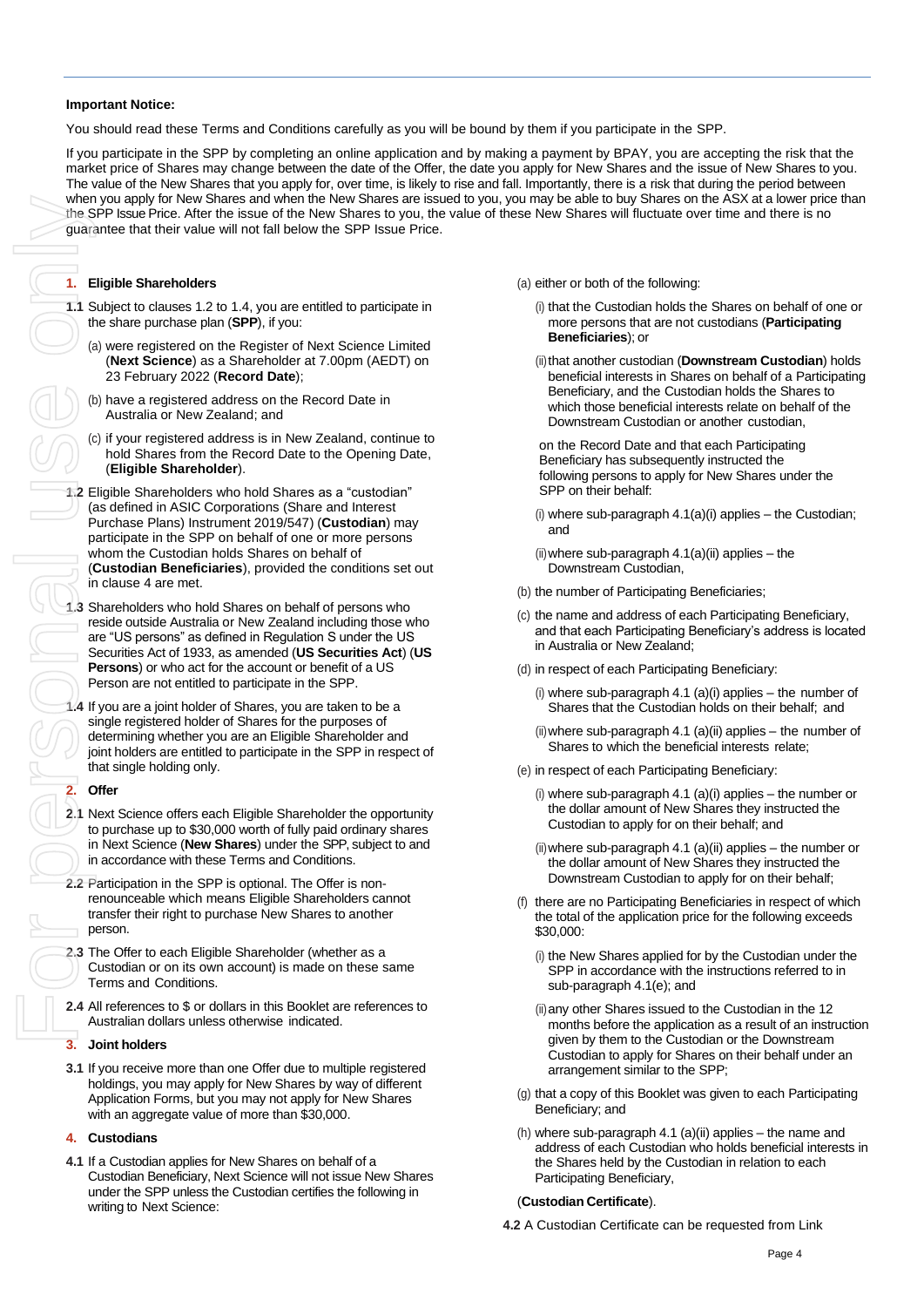Market Services Limited via email at capitalmarkets@linkmarketservices.com.au, For further information about the custodian application process, a Custodian should contact the Registry, Link Market Services Limited, on 1300 365 790 (Monday to Friday, 8:30am to 5:30pm (AEDT)).

- **4.3** Applications received from Custodians must be accompanied by a duly completed and signed Custodian Certificate.
- **4.4** If you hold Shares as a trustee or nominee for another person, but are not a Custodian, you cannot participate for beneficiaries in the manner described above. In this case, claus[e 3](#page-6-4) applies.

#### **5. Applying for NewShares**

- **5.1** If you are an Eligible Shareholder and wish to participate in the SPP, you may apply to purchase New Shares with a minimum application amount of \$2,000 and any additional New Shares in increments of \$1,000, with a maximum application amount of \$30,000. If you do not wish to participate in the SPP, you may disregard this Booklet.
- **5.2** You can apply for New Shares by completing an online application and making payment directly by BPAY.
- **5.3** Your online application and payment must be received by the Share Registry by BPAY by 5.00pm (AEDT) on 18 March 2022 (**Closing Date**). The time of your application will be the time at which the Share Registry has received your BPAY® payment. If you submit an online application in 24 hours before the Offer closes you must ensure that your BPAY® payment is processed by your bank so that your application monies are received before 5:00PM (AEDT) on the Closing Date. If your payment is not received by this time, your application will be treated as a late application and may not be processed.
- **5.4** Eligible Shareholders who receive more than one Offer (for example, because they hold Shares in more than one capacity or in different registered holdings) may apply on different Application Forms for New Shares but may not apply for New Shares with an aggregate value of more than \$30,000.
- **5.5** Next Science may either accept or reject your application for New Shares at its absolute discretion. Next Science may reject your application in the following circumstances (among others):
	- (a) your Application Form is incorrectly completed, incomplete or otherwise determined by Next Science to be invalid;
	- (b) your online application and BPAY payment is not received by the Closing Date or is otherwise incomplete or invalid. Late payments will be refunded (without interest);
	- (c) Next Science believes that you are applying either directly or indirectly (such as through a trust) to buy more than an aggregate of \$30,000 of New Shares;
	- (d) Next Science believes that you and one or more other registered holders of the same or similar name or address are applying to buy more than an aggregate of \$30,000 of New Shares;
	- (e) Next Science believes you are not an Eligible Shareholder (subject to compliance with any applicable Australian Securities and Investments Commission or ASX requirements); or
	- (f) your name is not recorded in the Register on the Record Date.
- **5.6** If your BPAY payment is for:
	- (a) an amount less than \$2,000, Next Science may, at its discretion, reject your application for New Shares and refund your application money in full (without interest); or
	- (b) an amount greater than \$2,000 that is not equal to one of

the designated amounts, Next Science may, at its discretion:

- (i) reject your application for New Shares and refund your application money in full (without interest); or
- (ii) treat your application as if you had applied for the next lowest parcel of New Shares and refund the excess application money to you (without interest).

#### **6. Issue price of New Shares under the SPP**

- **6.1** The issue price per New Share under the SPP willbe the lower of \$0.90 per New Share (being the same price paid by institutional investors in the Placement) or the price that is a 2% discount to the volume weighted average price of Shares on the ASX over the five trading days up to, and including, the Closing Date. The issue price under the Placement of \$0.90 per New Share represents a discount of 15.5% to the volume weighted average price of Shares traded during the five ASX trading days prior to and including the Record Date.
- **6.2** The current Share price can be obtained from the ASX and is listed in the financial and business section of major daily newspapers circulating in Australia.
- **6.3** You agree to pay the SPP Issue Price per New Share for the number of New Shares that are allocated to you in accordance with these Terms and Conditions.

#### **7. Number of New Shares to be issued**

- **7.1** If you apply for New Shares, you will apply for a certain value, rather than a certain number of New Shares. If your application is accepted, Next Science will divide the value of your application monies by the SPP Issue Price (as specified in clause 6) in order to determine the number of New Shares which, subject to Scale-back, will be issued to you.
- **7.2** If this calculation produces a fraction number, the number of New Shares you are issued will be rounded down to the nearest whole number of New Shares (refer to clause [10](#page-7-0) for information on rounding in the event of a Scale-back).
- **8. The New Shares**
- **8.1** New Shares will be issued on the Issue Date.
- **8.2** New Shares issued under the SPP will rank equally in all respects with existing Shares quoted on the ASX, with the same voting rights, distribution rights and other entitlements from issue.
- **8.3** Next Science will apply for the New Shares issued under the SPP to be quoted on ASX.

#### **9. Costs of participation**

**9.1** No brokerage or other transaction costs will apply to the application for, and issue of, New Shares under the SPP.

#### <span id="page-7-0"></span>**10. Scale-back**

- <span id="page-7-1"></span>**10.1** If the total of the application monies under the SPP is greater than \$5 million, Next Science will scale-back the number of New Shares issued to each Eligible Shareholder to the extent and in the manner that it sees fit (**Scale-back**). Next Science will use its best endeavours to ensure that SPP participants have a reasonable opportunity to participate equitably in the overall capital raising. Accordingly, any Scale-back will be applied on a pro rata basis based on the number of New Shares that the Eligible Shareholder has applied for above the \$2,000 minimum application amount.
- **10.2** If a Scale-back occurs, you may receive less than the parcel of New Shares for which you have applied.
- **10.3** If a Scale-back produces a fractional number of Shares when applied to your issue of New Shares, the number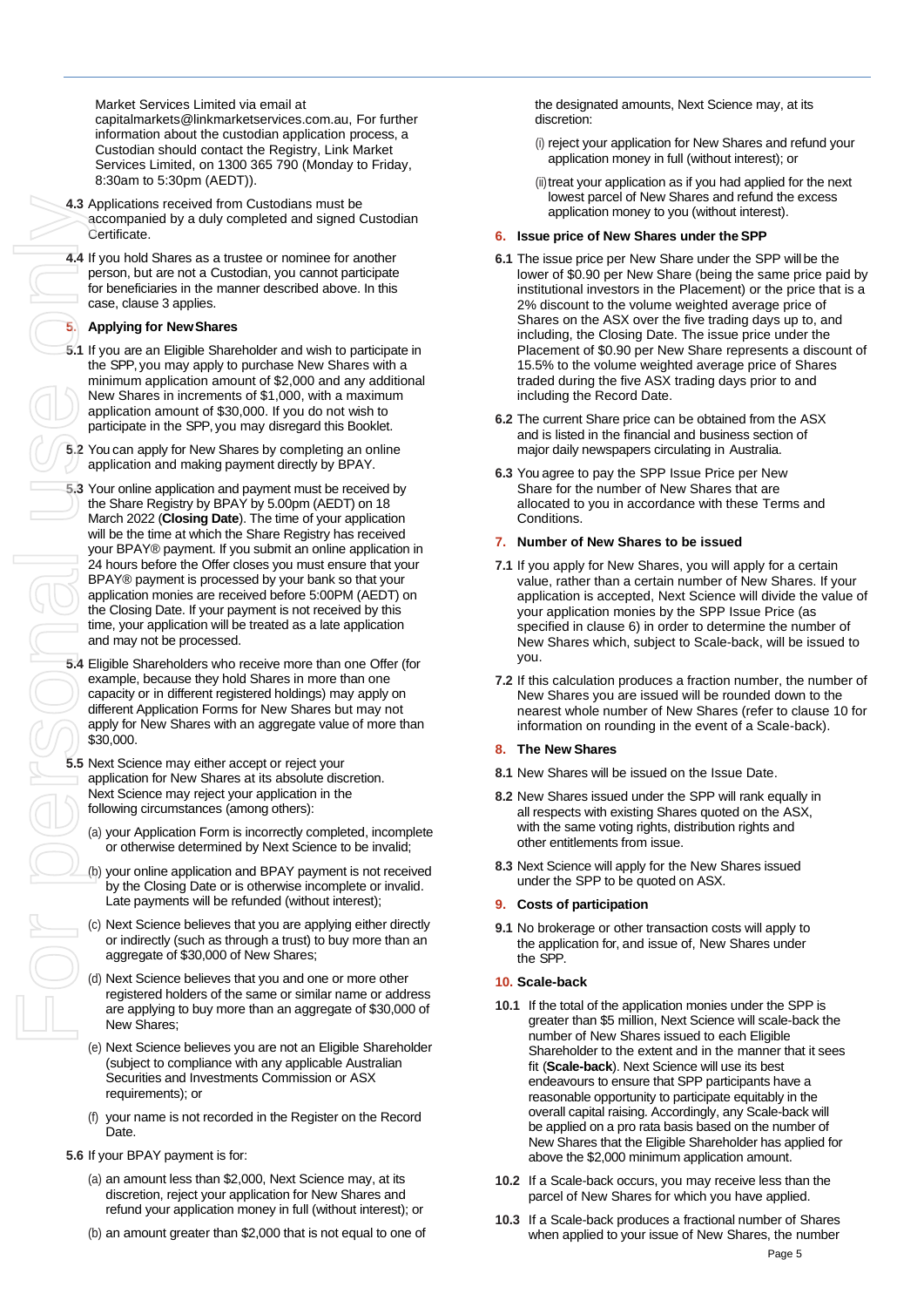of New Shares you will be allocated will be rounded down to the nearest whole number of New Shares.

**10.4** If there is a Scale-back, your application monies may be greater than the value of the New Shares you will beissued. In such event, the excess application monies will be refunded to you without interest by direct credit (to your nominated account as recorded on the Register) or cheque as soon as practicable.

#### **11. Risks**

- **11.1** There is a risk that the market price of Shares may change between the date of the Offer, the date you apply for New Shares and the issue of New Shares to you. Accordingly, the value of the New Shares that you apply for, over time, is likely to rise and fall. Importantly, there is a risk that during the period between when you apply for New Shares and when the New Shares are issued to you, you may be able to buy Shares on the ASX at a lower price than the SPP Issue Price. After the issue of the New Shares to you, the price of these New Shares will fluctuate over time and there is no guarantee that their price will not fall below the SPP Issue Price.
- **11.2** This document is not a prospectus and has not been lodged with ASIC. This document does not contain the types of disclosure required to be contained in a prospectus. You must rely on previous disclosures made by Next Science to the ASX and ought to consult your professional financial and tax advisers before making a decision to participate in the SPP.

#### **12. Effect of applying for New Shares**

- **12.1** If you submit a BPAY payment and complete an online application:
	- (a) you acknowledge that you have read, understood and irrevocably and unconditionally agree to these Terms and Conditions and the online application in full and you agree not to do any act or thing which would be contrary to the spirit, intention or purpose of the SPP;
	- (b) you acknowledge that you are an Eligible Shareholder and that you are lawfully permitted to accept the Offer and participate in the SPP;
	- (c) you acknowledge that you do not reside outside Australia or New Zealand, or within the United States and you are not acting for the account or benefit of a person in the United States;
	- (d) if you have a registered address in New Zealand, you warrant that you continued to hold Shares from the Record Date to the Opening Date;
	- (e) you certify that the total of the application price for the following does not exceed \$30,000:
		- (i) the New Shares the subject of your application;
		- (ii) any other New Shares or any Shares that you acquired under any arrangement similar to the SPP in the 12 months before the date of your application;
		- (iii) any other New Shares which you have instructed a custodian to acquire on your behalf under the SPP; and
		- (iv) any other Shares issued to a custodian under an arrangement similar to the SPP in the 12 months before the date of your application under the SPP as a result of an instruction given by you to the custodian or another custodian and which resulted in you holding beneficial interests in such Shares,

even though you may have received more than one Offer or received Offers in more than one capacity;

if you are a Custodian and are applying on behalf of a Custodian Beneficiary on whose behalf you hold Shares, you acknowledge and agree that:

- you are a Custodian as that term is defined in ASIC Corporations (Share and Interest Purchase Plans) Instrument 2019/547;
- (ii) you held Shares on behalf of the Custodian Beneficiary as at the Record Date who has instructed you to apply for New Shares on their behalf under the SPP and that the Custodian Beneficiary has been given a copy of this document;
- (iii) you are not applying for New Shares on behalf of any Custodian Beneficiary with an aggregate application amount of more than \$30,000 under the SPP;
- (iv) the information in the Custodian Certificate submitted with your Application Form is true, correct and not misleading;
- (g) you acknowledge your application is irrevocable and unconditional;
- (h) you declare that all details and statements in your Application Form are true and complete and not misleading;
- (i) you authorise Next Science to correct minor errors in your Application Form and to complete the Application Form by inserting any missing minor details;
- (j) you acknowledge that Next Science may at any time determine that your Application Form is valid, in accordance with this Booklet, even if the Application Form is incomplete, contains errors or is otherwise defective;
- (k) you acknowledge that no interest will be paid on any application monies held pending the issuance of the New Shares or subsequently returned to you for any reason;
- (l) you accept that Next Science at its absolute discretion can make reductions in issuance of New Shares under a Scale-back;
- (m) you acknowledge that Next Science is not liable for any exercise of its discretions referred to in this Booklet;
- (n) you accept the risk associated with any refund that may be dispatched to you to by cheque to your address or by direct credit to your nominated bank account as shown on the Register;
- (o) you acknowledge that the New Shares have not, and will not be, registered under the US Securities Act or the securities law of any state or other jurisdiction of the United States and accordingly, the New Shares may not be offered, sold or otherwise transferred except in accordance with an available exemption from, or in a transaction not subject to, the registration requirements of the US Securities Act and any other applicable securities laws;
- (p) you agree not to send any materials relating to the SPP to any person in the United States or that is or is acting for the account or benefit of a US Person;
- (q) if you are acting as a trustee, nominee or Custodian, each beneficial Shareholder on whose behalf you are participating is resident in Australia or New Zealand and you have not sent this Booklet or any materials relating to the SPP outside Australia and New Zealand;
- (r) you agree to be bound by the constitution of Next Science;
- (s) you acknowledge that neither Next Science nor the Registry has provided you with investment advice or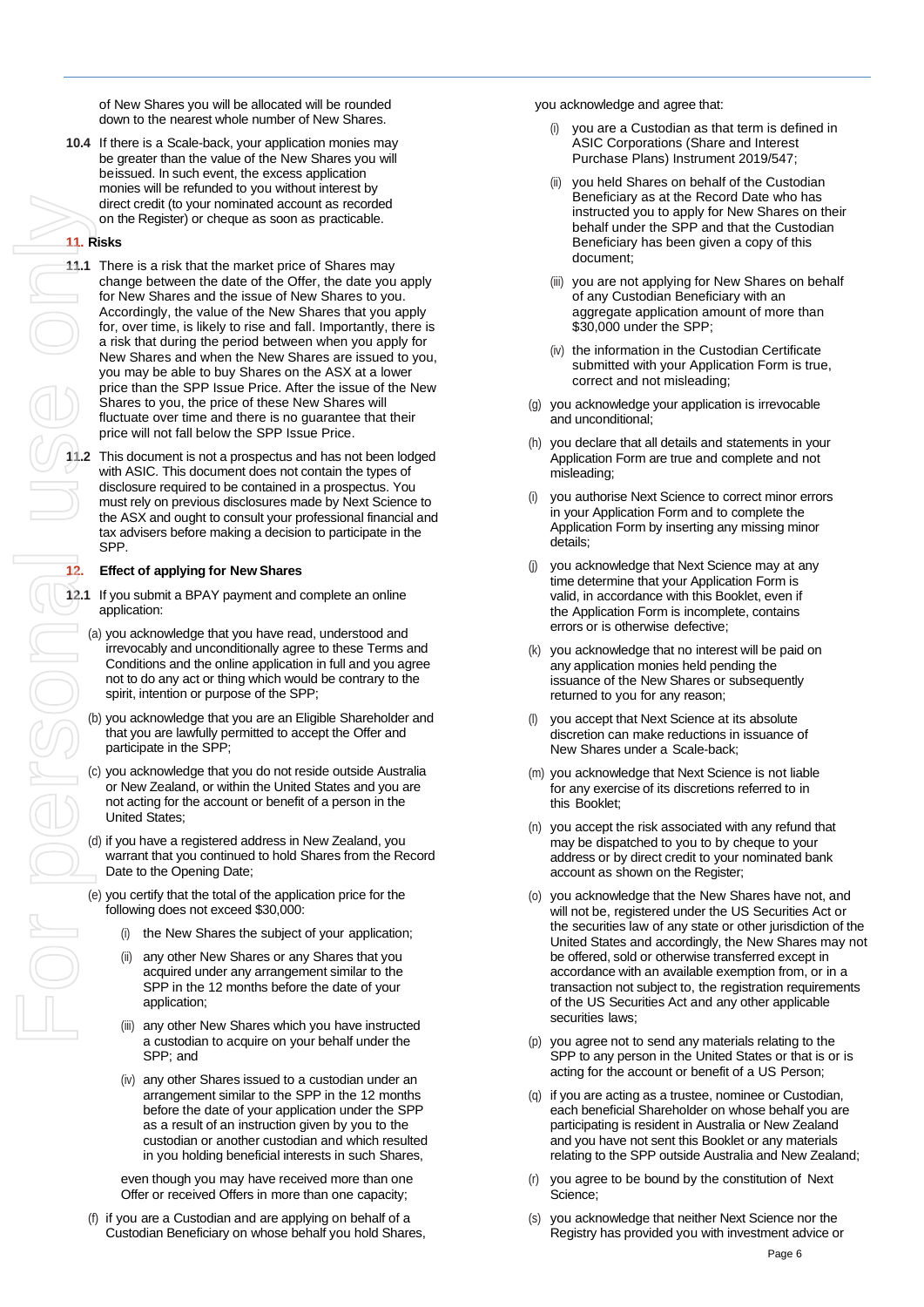financial product advice, and that neither has any obligation to provide this advice, concerning your decision to apply for and buy New Shares, and that this Booklet has been prepared without taking into account the objectives, financial situation or needs of individuals; and

you are aware, and accept the risk, that the market price of Shares may change including (without limitation) between the date of the Offer, the date you apply for New Shares and the issue of New Shares to you (and accordingly the value of New Shares applied for, over time, is likely to rise and fall) and you accept the risk that during the period between when you apply for New Shares and when the New Shares are issued to you, you may be able to buy Shares on the ASX at a lower price than the SPP Issue Price.

#### **13. Timetable**

<span id="page-9-1"></span>**13.1** Subject to clause [13.2:](#page-9-0)

- (a) (**Record Date**) the Offer is made to all persons registered as holders of Shares at 7.00pm (AEDT) on 23 February 2022 whose address in the Register was in Australia or New Zealand;
- (b) (**Opening Date**) the Offer opens at 9:00am (AEDT) on 4 March 2022;
- (c) (**Closing Date**) the Offer closes at 5.00pm (AEDT) on 18 March 2022;
- (d) (**Issue Date**) Next Science proposes to issue the New Shares on 29 March 2022;
- (e) (**Trading Date**) Next Science expects trading on ASX of the New Shares issued under the SPP to commence on 29 March 2022; and
- (f) (**Despatch Date**) the date on which transaction confirmations are sent to Shareholders and, if applicable, a direct credit deposit to your nominated account is made, or refund cheque is despatched, as a result of anyScale-back being applied to your application, is expected tobe 31 March 2022.
- <span id="page-9-0"></span>**13.2** Next Science may vary any of the above dates in claus[e 13.1](#page-9-1) at its absolute discretion (even if the Offer has been opened, or BPAY payments or Application Forms have been received) by lodging a revised timetable with ASX.

#### **14. No underwriting**

The SPP is not underwritten.

#### **15. Legislative instrument compliance**

A registered holder of Shares will be ineligible to participate in the SPP if their participation would be in breach of ASIC Corporations (Share and Interest Purchase Plans) Instrument 2019/547.

#### **16. Dispute resolution, waiver, withdrawal, suspension, and termination**

- **16.1** Next Science may settle, in any manner it deems appropriate, any difficulties, anomalies, or disputes which may arise in connection with the operation of the SPP and its decision shall be conclusive and binding on all participants and other persons to whom the determination relates.
- **16.2** Next Science reserves its right to waive strict compliance with any provisions of this Booklet and to amend or vary these Terms and Conditions set out in this Booklet and to suspend or terminate the SPP at any time. Any such amendment, variation, suspension or termination will be binding on all Eligible Shareholders even where Next Science does not notify you of that event.
- **16.3** If the SPP is withdrawn or terminated, all application

monies will be refunded. No interest will be paid on any money refunded to you.

#### **17. Privacy**

- **17.1** Next Science and the Registry are bound by the *Privacy Act 1988* (Cth) in relation to the collection, use and disclosure of any personal information about you. Chapter 2C of the Corporations Act requires information about you as a Shareholder (including your name, address and details of the Shares you hold) to be included in the public register of Next Science. This information must continue to be included in the public register if you cease to be a Shareholder.
- **17.2** Next Science and the Registry may collect personal information to process your application, implement the SPP and administer your Shareholding. The personal information contained in the Register is also used to facilitate payments and corporate communications (including financial results, annual reports and other information to be communicated to Shareholders) and to ensure compliance with legal and regulatory requirements, including Australian taxation laws and the Corporations Act.
- **17.3** Your personal information may be disclosed to joint investors, the Registry, to securities brokers, to third party service providers, including print and mail service providers, technology providers and professional advisers, to related entities of Next Science and its agents and contractors, and to ASX and other regulatory authorities, and in any case, where disclosure is required or allowed by law (which may include disclosures to the Australian Taxation Office and other government or regulatory bodies or where you have consented to the disclosure). In some cases, the types of organisations referred to above to whom your personal information may be disclosed may be located overseas.
- **17.4** The Registry's privacy policy is available on its website: **[https://www.linkgroup.com/docs/Link\\_Group\\_Privacy](https://www.linkgroup.com/docs/Link_Group_Privacy_Policy.pdf) Policy.pdf** Next Science's privacy policy is available on its website: **[https://www.nextscience.com/privacy](https://www.nextscience.com/privacy-policy/)[policy/](https://www.nextscience.com/privacy-policy/).** Each privacy policy contains information about how you may seek access to, and correction of, your personal information and also contains information about how you can complain about a breach of the Privacy Act and how such a complaint will be dealt with.

#### **18. Governing Law**

This Booklet and the Offer are governed by the laws in force in New South Wales. Any dispute arising out of or in connection with the Terms and Conditions, or the Offer, will be determined by the courts of New South Wales. By accepting this Offer, you agree to submit to the exclusive jurisdiction of the courts in New South Wales.

#### **19. Glossary**

The following definitions apply throughout this Booklet unless the context requires otherwise. A reference to a clause is a reference to a clause in these Terms and Conditions.

**AEDT** Australian Eastern Standard Time.

**Application Form** your personalised application form enclosed with this Booklet.

**ASIC** Australian Securities and Investments Commission.

**ASX** ASX Limited (ACN 008 624 691) or the market operated by it as the context requires.

**Closing Date** 5.00pm (AEDT), 18 March 2022 (or such other date as Next Science determines, in its absolute discretion).

**Corporations Act** *Corporations Act 2001* (Cth).